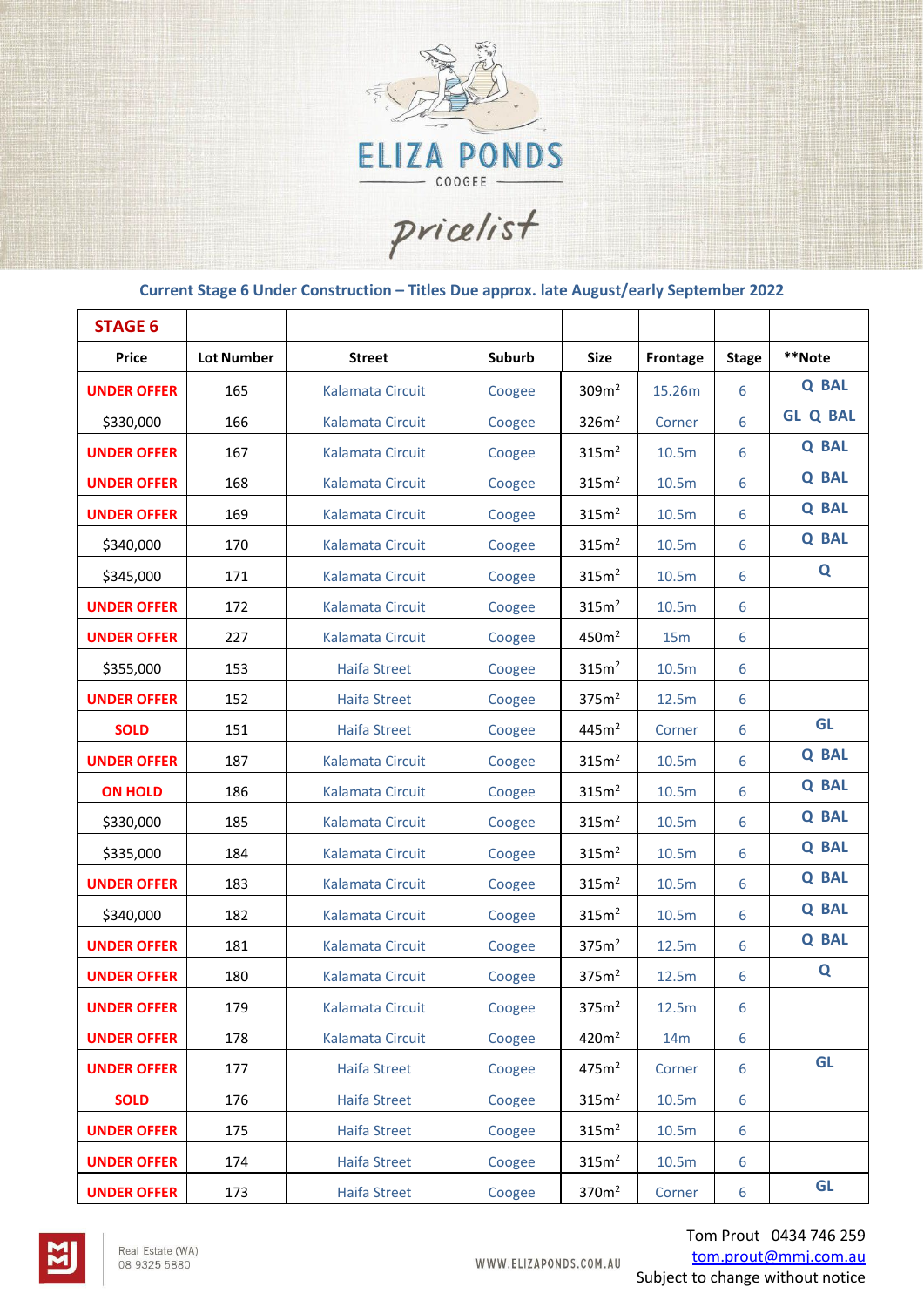

pricelist

| <b>STAGE 6</b>     |                   |               |        |                   |          |              |                 |
|--------------------|-------------------|---------------|--------|-------------------|----------|--------------|-----------------|
| <b>Price</b>       | <b>Lot Number</b> | <b>Street</b> | Suburb | <b>Size</b>       | Frontage | <b>Stage</b> | **Note          |
| <b>UNDER OFFER</b> | 188               | Manarola Loop | Coogee | 315m <sup>2</sup> | 10.5m    | 6            | <b>Q BAL</b>    |
| \$325,000          | 189               | Manarola Loop | Coogee | 315m <sup>2</sup> | 10.5m    | 6            | <b>Q BAL</b>    |
| <b>UNDER OFFER</b> | 190               | Manarola Loop | Coogee | 315m <sup>2</sup> | 10.5m    | 6            | <b>Q BAL</b>    |
| <b>UNDER OFFER</b> | 191               | Manarola Loop | Coogee | 315m <sup>2</sup> | 10.5m    | 6            | <b>Q BAL</b>    |
| <b>UNDER OFFER</b> | 192               | Manarola Loop | Coogee | 315m <sup>2</sup> | 10.5m    | 6            | <b>Q BAL</b>    |
| <b>UNDER OFFER</b> | 193               | Manarola Loop | Coogee | 315m <sup>2</sup> | 10.5m    | 6            | <b>Q BAL</b>    |
| <b>UNDER OFFER</b> | 194               | Manarola Loop | Coogee | 375m <sup>2</sup> | 12.5m    | 6            | Q               |
| <b>UNDER OFFER</b> | 195               | Manarola Loop | Coogee | 375m <sup>2</sup> | 12.5m    | 6            | Q               |
| <b>UNDER OFFER</b> | 196               | Manarola Loop | Coogee | 375m <sup>2</sup> | 12.5m    | 6            |                 |
| <b>UNDER OFFER</b> | 233               | Manarola Loop | Coogee | 420m <sup>2</sup> | 14m      | 6            |                 |
| \$310,000          | 210               | Manarola Loop | Coogee | 278m <sup>2</sup> | Corner   | 6            | <b>GL Q BAL</b> |
| \$315,000          | 211               | Manarola Loop | Coogee | 288m <sup>2</sup> | 12m      | 6            | <b>Q BAL</b>    |
| \$330,000          | 209               | Manarola Loop | Coogee | 315m <sup>2</sup> | 10.5m    | 6            | <b>Q BAL</b>    |
| <b>UNDER OFFER</b> | 208               | Manarola Loop | Coogee | 315m <sup>2</sup> | 10.5m    | 6            | <b>Q BAL</b>    |
| \$340,000          | 207               | Manarola Loop | Coogee | 315m <sup>2</sup> | 10.5m    | 6            | <b>Q BAL</b>    |
| \$340,000          | 206               | Manarola Loop | Coogee | 315m <sup>2</sup> | 10.5m    | 6            | Q               |
| <b>UNDER OFFER</b> | 205               | Manarola Loop | Coogee | 315m <sup>2</sup> | 10.5m    | 6            | Q               |
| <b>UNDER OFFER</b> | 204               | Manarola Loop | Coogee | 315m <sup>2</sup> | 10.5m    | 6            | Q               |
| <b>UNDER OFFER</b> | 203               | Manarola Loop | Coogee | 375m <sup>2</sup> | 12.5m    | 6            |                 |
| <b>UNDER OFFER</b> | 202               | Manarola Loop | Coogee | 375m <sup>2</sup> | 12.5m    | 6            |                 |
| <b>UNDER OFFER</b> | 499               | Manarola Loop | Coogee | 359m <sup>2</sup> | Corner   | 6            | <b>GL</b>       |
| <b>UNDER OFFER</b> | 197               | Piran Lane    | Coogee | 246m <sup>2</sup> | Corner   | 6            | <b>PL</b>       |
| <b>UNDER OFFER</b> | 198               | Piran Lane    | Coogee | 238m <sup>2</sup> | 8.5m     | 6            | <b>PL</b>       |
| \$280,000          | 199               | Piran Lane    | Coogee | 238m <sup>2</sup> | 8.5m     | 6            | <b>PL</b>       |
| \$277,500          | 200               | Piran Lane    | Coogee | 232m <sup>2</sup> | 8.5m     | 6            | <b>PL</b>       |
| \$280,000          | 201               | Piran Lane    | Coogee | 253m <sup>2</sup> | See plan | 6            | <b>PL</b>       |
| \$350,000          | 696               | Piran Lane    | Coogee | 383m <sup>2</sup> | corner   | 6            | <b>PL</b>       |